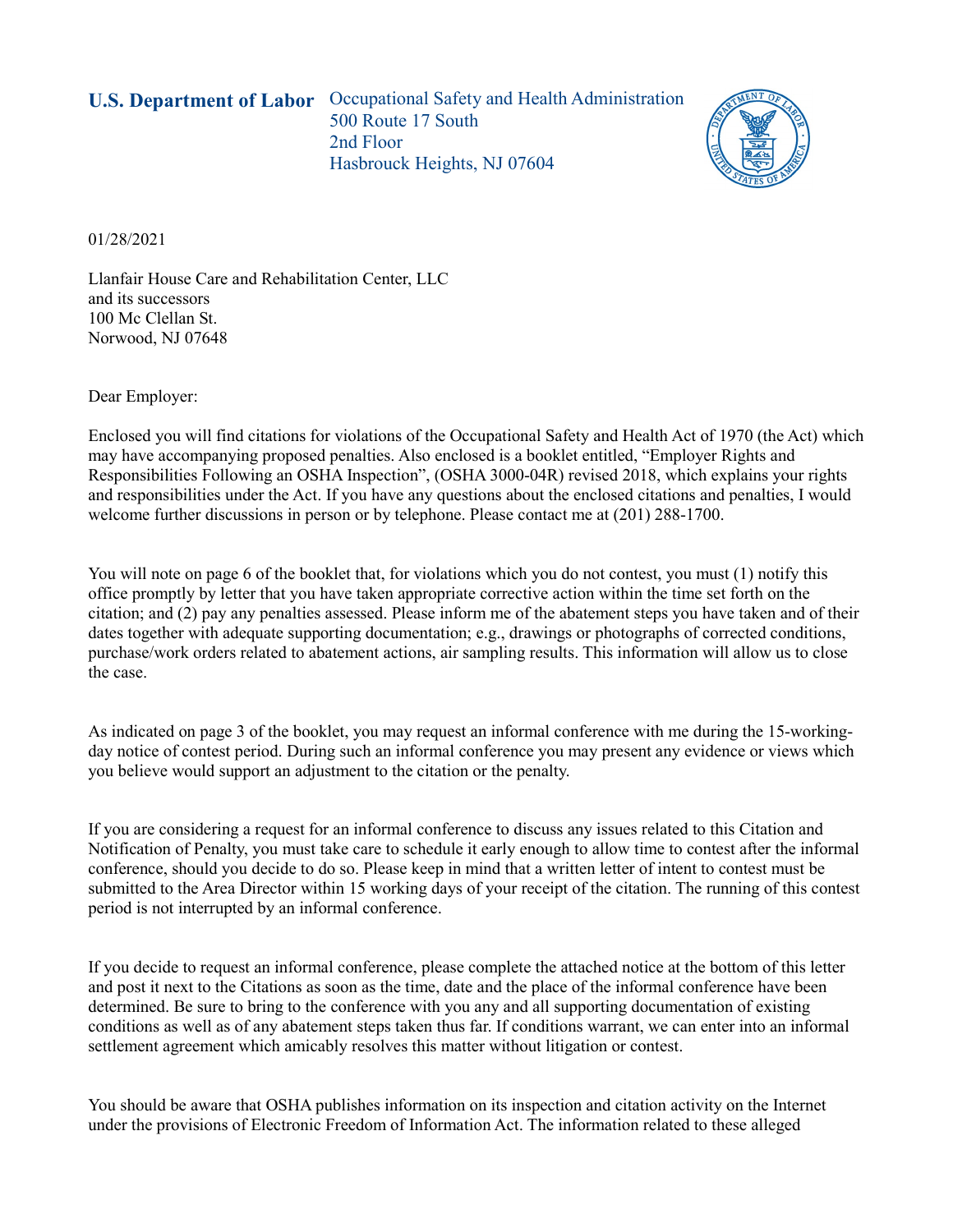violations will be posted when our system indicates that you have received this citation. You are encouraged to review the information concerning your establishment at [www.osha.gov.](http://www.osha.gov/) If you have any dispute with the accuracy of the information displayed, please contact this office.

Sincerely, **Lisa Levy** for

Area Director

Enclosures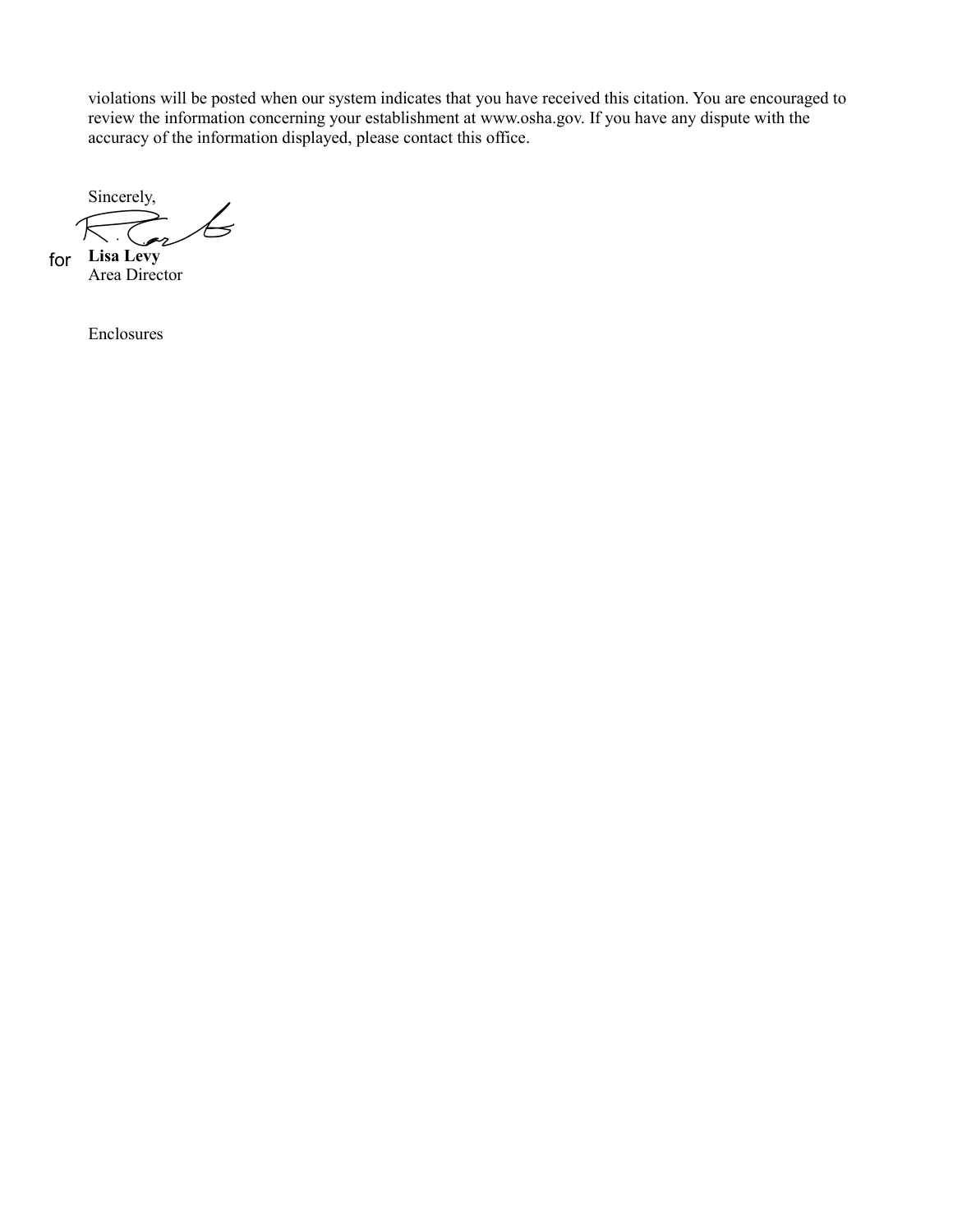#### **U.S. Department of Labor** Occupational Safety and Health Administration

500 Route 17 South 2nd Floor Hasbrouck Heights, NJ 07604



# Citation and Notification of Penalty

| To:<br>Llanfair House Care and Rehabilitation Center, LLC<br>and its successors<br>100 Mc Clellan St.<br>Norwood, NJ 07648 | <b>Inspection Number: 1493643</b><br><b>Inspection Date(s): 09/17/2020 - 09/17/2020</b><br>Issuance Date: 01/28/2021                                                                                                             |
|----------------------------------------------------------------------------------------------------------------------------|----------------------------------------------------------------------------------------------------------------------------------------------------------------------------------------------------------------------------------|
| <b>Inspection Site:</b><br>1140 Black Oak Ridge Road<br>Wayne, NJ 07470                                                    | The violation(s) described in this Citation and<br>Notification of Penalty is (are) alleged to have<br>occurred on or about the day(s) the inspection was<br>made unless otherwise indicated within the descrip.<br>given below. |

This Citation and Notification of Penalty (this Citation) describes violations of the Occupational Safety and Health Act of 1970. The penalty(ies) listed herein is (are) based on these violations. You must abate the violations referred to in this Citation by the dates listed and pay the penalties proposed, unless within 15 working days (excluding weekends and Federal holidays) from your receipt of this Citation and Notification of Penalty, **you either call to schedule an informal conference (see paragraph below) or** you mail a notice of contest to the U.S. Department of Labor Area Office at the address shown above. Please refer to the enclosed booklet (OSHA 3000) which outlines your rights and responsibilities and which should be read in conjunction with this form. Issuance of this Citation does not constitute a finding that a violation of the Act has occurred unless there is a failure to contest as provided for in the Act or, if contested, unless this Citation is affirmed by the Review Commission or a court.

**Posting -** The law requires that a copy of this Citation and Notification of Penalty be posted immediately in a prominent place at or near the location of the violation(s) cited herein, or, if it is not practicable because of the nature of the employer's operations, where it will be readily observable by all affected employees. This Citation must remain posted until the violation(s) cited herein has (have) been abated, or for 3 working days (excluding weekends and Federal holidays), whichever is longer.

**Informal Conference -** An informal conference is not required. However, if you wish to have such a conference, you may request one with the Area Director during the 15 working day contest period by calling (201) 288-1700. During such an informal conference, you may present any evidence or views which you believe would support an adjustment to the citation(s) and/or penalty(ies).

*scription*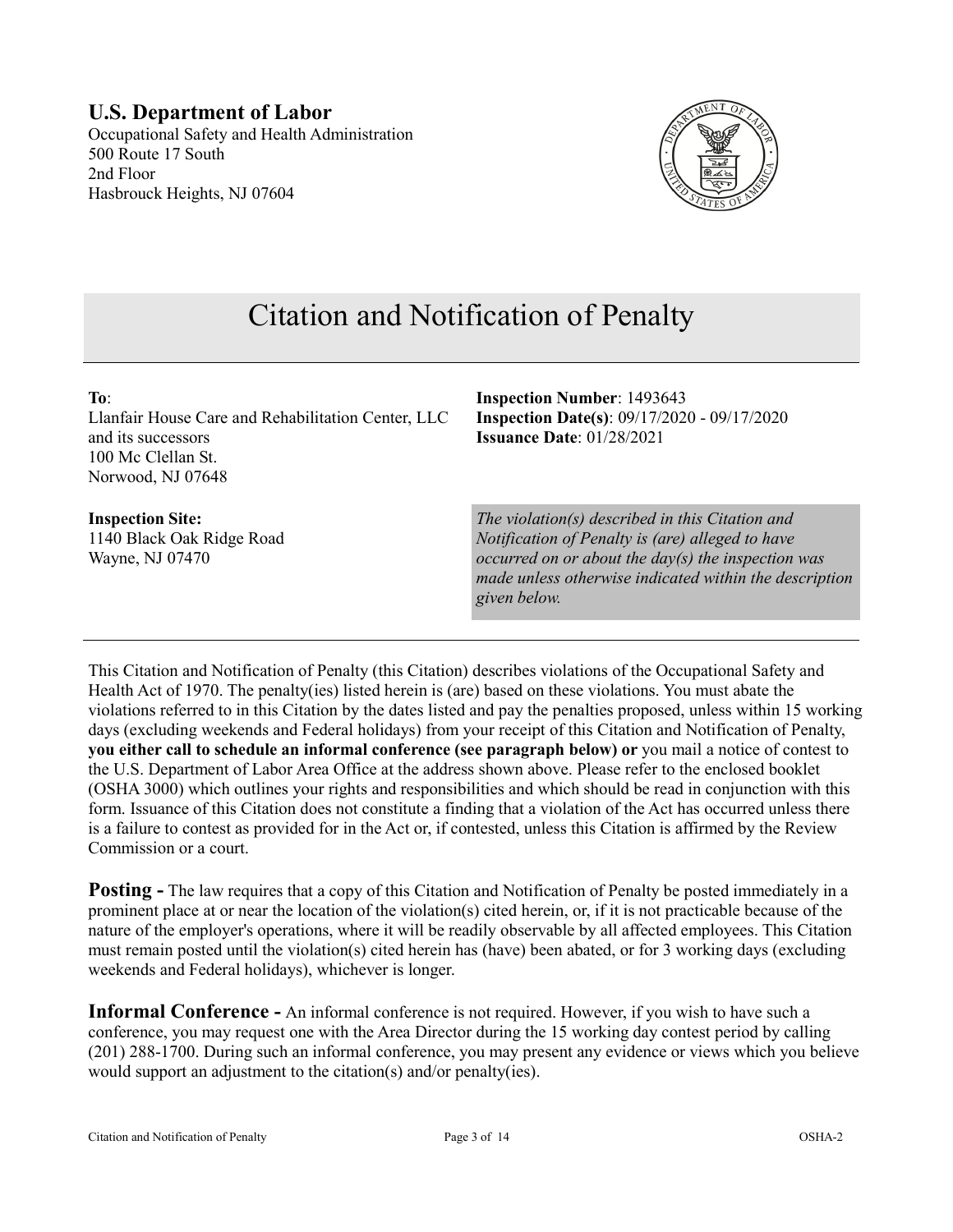If you are considering a request for an informal conference to discuss any issues related to this Citation and Notification of Penalty, you must take care to schedule it early enough to allow time to contest after the informal conference, should you decide to do so. Please keep in mind that a written letter of intent to contest must be submitted to the Area Director within 15 working days of your receipt of this Citation. The running of this contest period is not interrupted by an informal conference.

If you decide to request an informal conference, please complete, remove and post the Notice to Employees next to this Citation and Notification of Penalty as soon as the time, date, and place of the informal conference have been determined. Be sure to bring to the conference any and all supporting documentation of existing conditions as well as any abatement steps taken thus far. If conditions warrant, we can enter into an informal settlement agreement which amicably resolves this matter without litigation or contest.

**Right to Contest** – You have the right to contest this Citation and Notification of Penalty. You may contest all citation items or only individual items. You may also contest proposed penalties and/or abatement dates without contesting the underlying violations. **Unless you inform the Area Director in writing that you intend to contest the citation(s) and/or proposed penalty(ies) within 15 working days after receipt, the citation(s) and the proposed penalty(ies) will become a final order of the Occupational Safety and Health Review Commission and may not be reviewed by any court or agency.**

**Penalty Payment** – Penalties are due within 15 working days of receipt of this notification unless contested. (See the enclosed booklet and the additional information provided related to the Debt Collection Act of 1982.) Make your check or money order payable to "DOL-OSHA". Please indicate the Inspection Number on the remittance. You can also make your payment electronically at [www.pay.gov.](https://www.pay.gov/) At the top of the pay.gov homepage, type "**OSHA**" in the Search field and select Search. From **OSHA Penalty Payment Form** search result, select Continue. The direct link is:

#### <https://www.pay.gov/paygov/forms/formInstance.html?agencyFormId=53090334>

You will be required to enter your inspection number when making the payment. Payments can be made by credit card or Automated Clearing House (ACH) using your banking information. Payments of \$25,000 or more require a Transaction ID, and also must be paid using ACH. If you require a Transaction ID, please contact the OSHA Debt Collection Team at (202) 693-2170.

OSHA does not agree to any restrictions or conditions or endorsements put on any check, money order, or electronic payment for less than the full amount due, and will process the payments as if these restrictions or conditions do not exist.

**Notification of Corrective Action –** For each violation which you do not contest, you must provide *abatement certification* to the Area Director of the OSHA office issuing the citation and identified above. This abatement certification is to be provided by letter within 10 calendar days after each abatement date. Abatement certification includes the date and method of abatement. If the citation indicates that the violation was corrected during the inspection, no abatement certification is required for that item. The abatement certification letter must be posted at the location where the violation appeared and the corrective action took place or employees must otherwise be effectively informed about abatement activities. A sample abatement certification letter is enclosed with this Citation. In addition, where the citation indicates that *abatement documentation* is necessary, evidence of the purchase or repair of equipment, photographs or video, receipts, training records, etc., verifying that abatement has occurred is required to be provided to the Area Director.

**Employer Discrimination Unlawful** – The law prohibits discrimination by an employer against an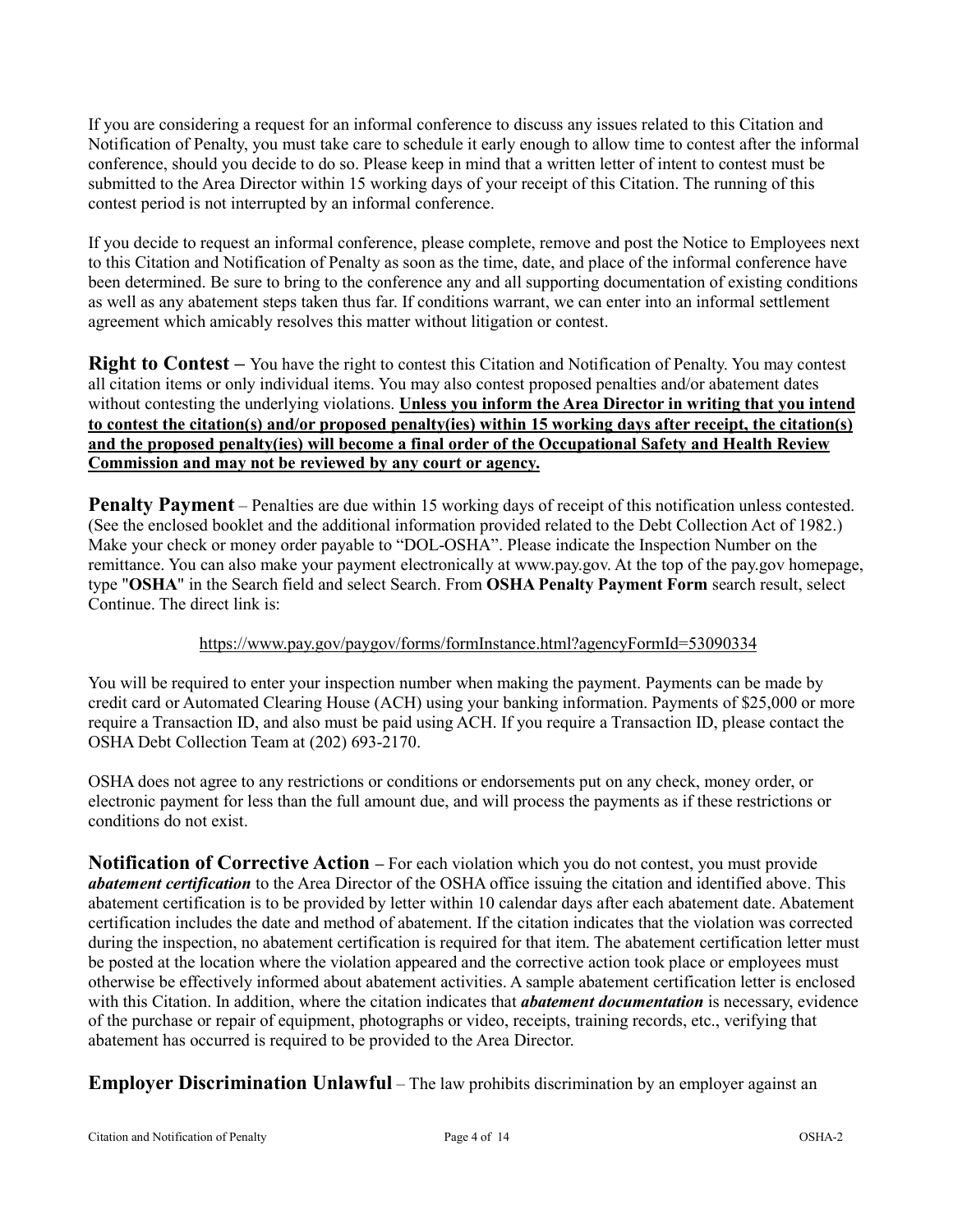employee for filing a complaint or for exercising any rights under this Act. An employee who believes that he/she has been discriminated against may file a complaint no later than 30 days after the discrimination occurred with the U.S. Department of Labor Area Office at the address shown above.

**Employer Rights and Responsibilities** – The enclosed booklet (OSHA 3000) outlines additional employer rights and responsibilities and should be read in conjunction with this notification.

**Notice to Employees** – The law gives an employee or his/her representative the opportunity to object to any abatement date set for a violation if he/she believes the date to be unreasonable. The contest must be mailed to the U.S. Department of Labor Area Office at the address shown above and postmarked within 15 working days (excluding weekends and Federal holidays) of the receipt by the employer of this Citation and Notification of Penalty.

**Inspection Activity Data –** You should be aware that OSHA publishes information on its inspection and citation activity on the Internet under the provisions of the Electronic Freedom of Information Act. The information related to these alleged violations will be posted when our system indicates that you have received this citation. You are encouraged to review the information concerning your establishment at www.osha.gov. If you have any dispute with the accuracy of the information displayed, please contact this office.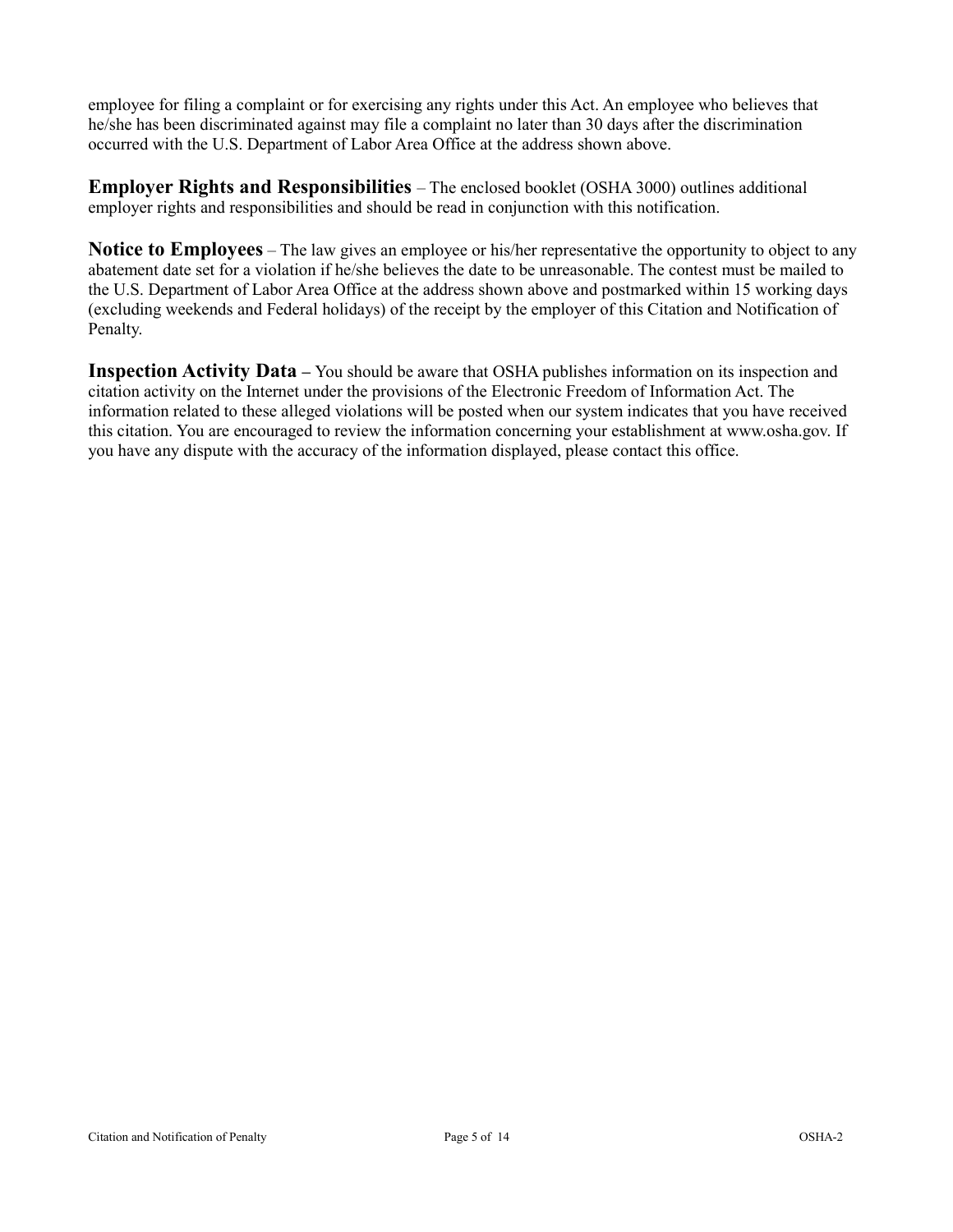

# NOTICE TO EMPLOYEES OF INFORMAL CONFERENCE

An informal conference has been scheduled with OSHA to discuss the citation(s) issued on

01/28/2021. The conference will be held by telephone or at the OSHA office located at 500

Route 17 South, 2nd Floor, Hasbrouck Heights, NJ 07604 on \_\_\_\_\_\_\_\_\_\_\_\_\_\_\_\_\_\_\_\_ at

\_\_\_\_\_\_\_\_\_\_\_\_\_\_\_\_\_. Employees and/or representatives of employees have a right to attend an

informal conference.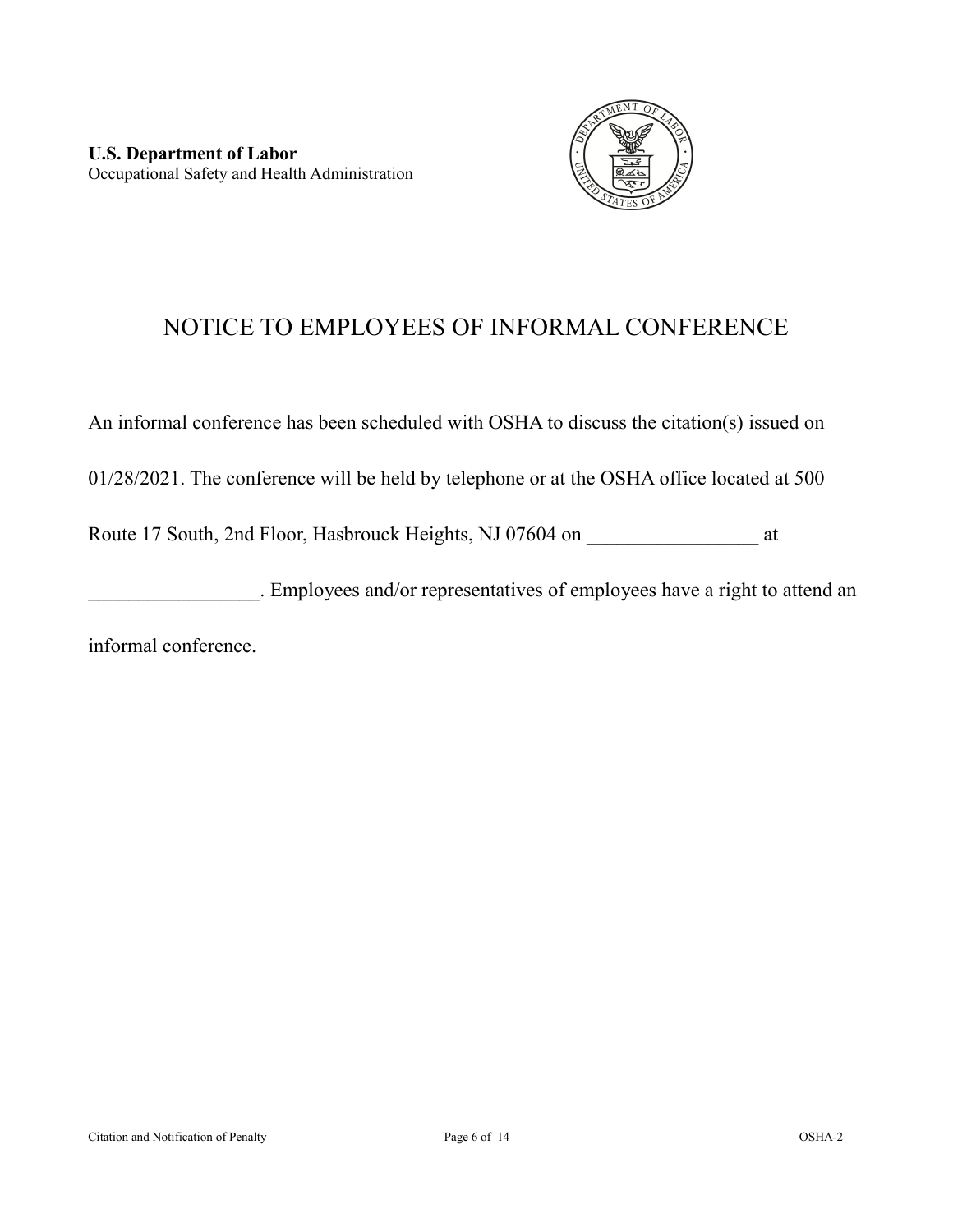#### **CERTIFICATION OF CORRECTIVE ACTION WORKSHEET**

**Inspection Number: 1493643**

Company Name: Llanfair House Care and Rehabilitation Center, LLC Inspection Site: 1140 Black Oak Ridge Road, Wayne, NJ 07470 Issuance Date: 01/28/2021

List the specific method of correction for each item on this citation in this package that does not read "Corrected During Inspection" and return to: **U.S. Department of Labor – Occupational Safety and Health Administration, 500 Route 17 South, 2nd Floor, Hasbrouck Heights, NJ 07604.**

|  | Citation Number and Item Number was corrected on ________________________________ |  |  |  |
|--|-----------------------------------------------------------------------------------|--|--|--|
|  |                                                                                   |  |  |  |
|  |                                                                                   |  |  |  |
|  |                                                                                   |  |  |  |
|  | By (Method of Abatement):                                                         |  |  |  |
|  |                                                                                   |  |  |  |
|  |                                                                                   |  |  |  |
|  |                                                                                   |  |  |  |
|  |                                                                                   |  |  |  |
|  |                                                                                   |  |  |  |
|  |                                                                                   |  |  |  |
|  | ,一个人的人都是一个人的人,我们就是一个人的人,我们就是一个人的人,我们就是一个人的人,我们就是一个人的人,我们就是一个人的人,我们就是一个人的人,我们就是一个人 |  |  |  |
|  |                                                                                   |  |  |  |
|  |                                                                                   |  |  |  |
|  |                                                                                   |  |  |  |
|  |                                                                                   |  |  |  |
|  |                                                                                   |  |  |  |
|  |                                                                                   |  |  |  |

I certify that the information contained in this document is accurate and that the affected employees and their representatives have been informed of the abatement.

| Signature             | Date  |
|-----------------------|-------|
| Typed or Printed Name | Title |

**NOTE: 29 USC 666(g)** whoever knowingly makes any false statements, representation or certification in any application, record, plan or other documents filed or required to be maintained pursuant to the Act shall, upon conviction, be punished by a fine of not more than \$10,000 or by imprisonment of not more than 6 months or both.

**POSTING:** A copy of completed Corrective Action Worksheet should be posted for employee review.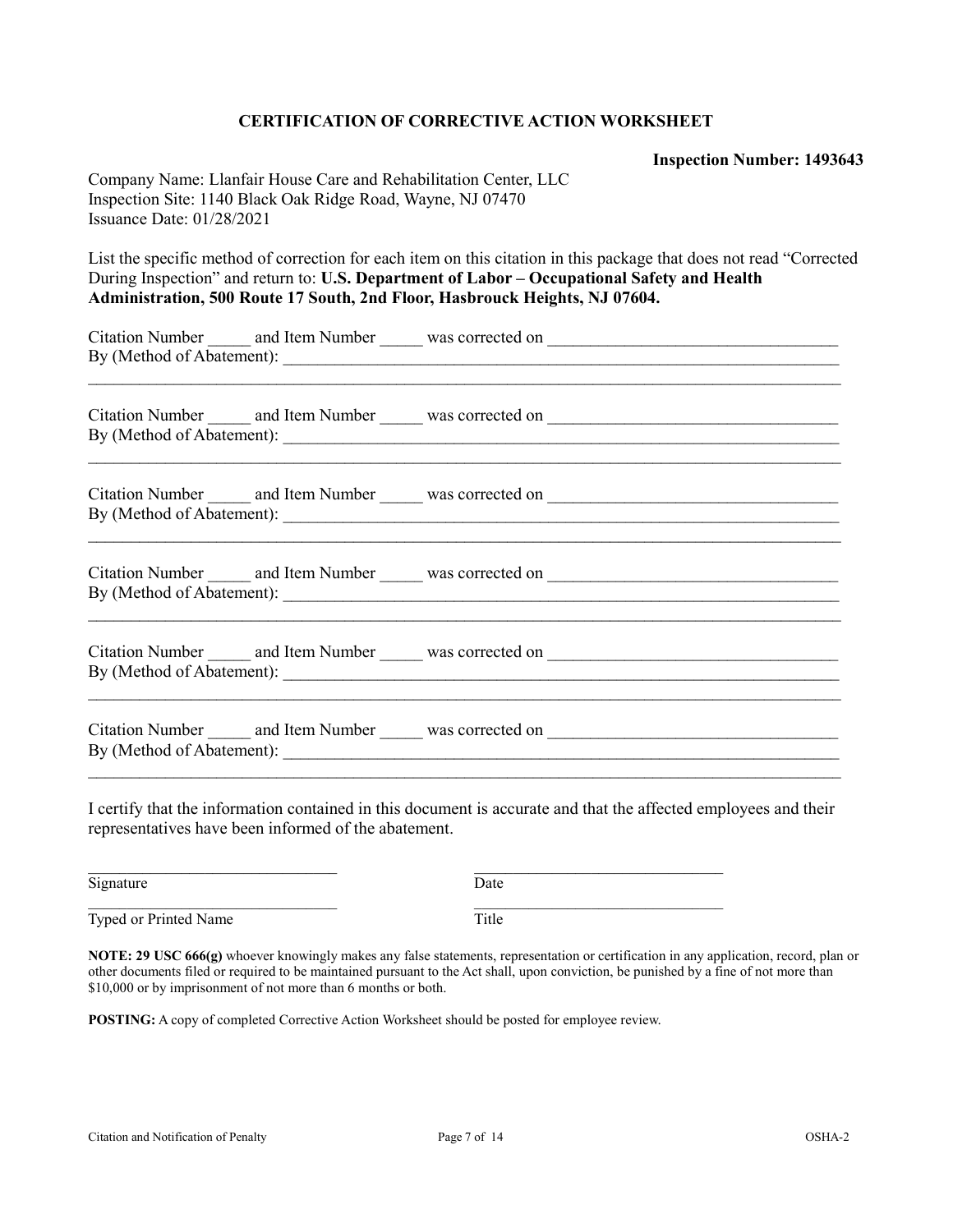**Inspection Number:** 1493643 **Issuance Date:** 01/28/2021



#### **Citation and Notification of Penalty**

**Company Name:** Llanfair House Care and Rehabilitation Center, LLC **Inspection Site:** 1140 Black Oak Ridge Road, Wayne, NJ 07470

The alleged violations below have been grouped because they involve similar or related hazards that may increase the potential for injury or illness.

Citation 1 Item 1 a Type of Violation: **Serious**

29 CFR 1910.134(c)(1): A written respiratory protection program that included the provisions in 29 CFR  $1910.134(c)(1)(i) - (ix)$  with worksite-specific procedures was not established and implemented for required respirator use:

a) Llanfair House Care and Rehabilitation Center, LLC located at 1140 Black Oak Ridge Rd. Wayne, NJ: On or about 08/17/20, the employer did not develop and implement a written respiratory protection program with worksite-specific procedures for respirator use that included all provisions in 29 CFR 1910.134(c)(1)(i) - (ix). The employer required employees to wear respirators throughout their shifts while exposed to suspected or confirmed positive COVID-19 patients and/or residents. The violation occurred on or about 08/17/20 and after.

### **ABATEMENT DOCUMENTATION REQUIRED FOR THIS ITEM**

**Date By Which Violation Must be Abated: February 24, 2021 Proposed Penalty: \$12,288.00**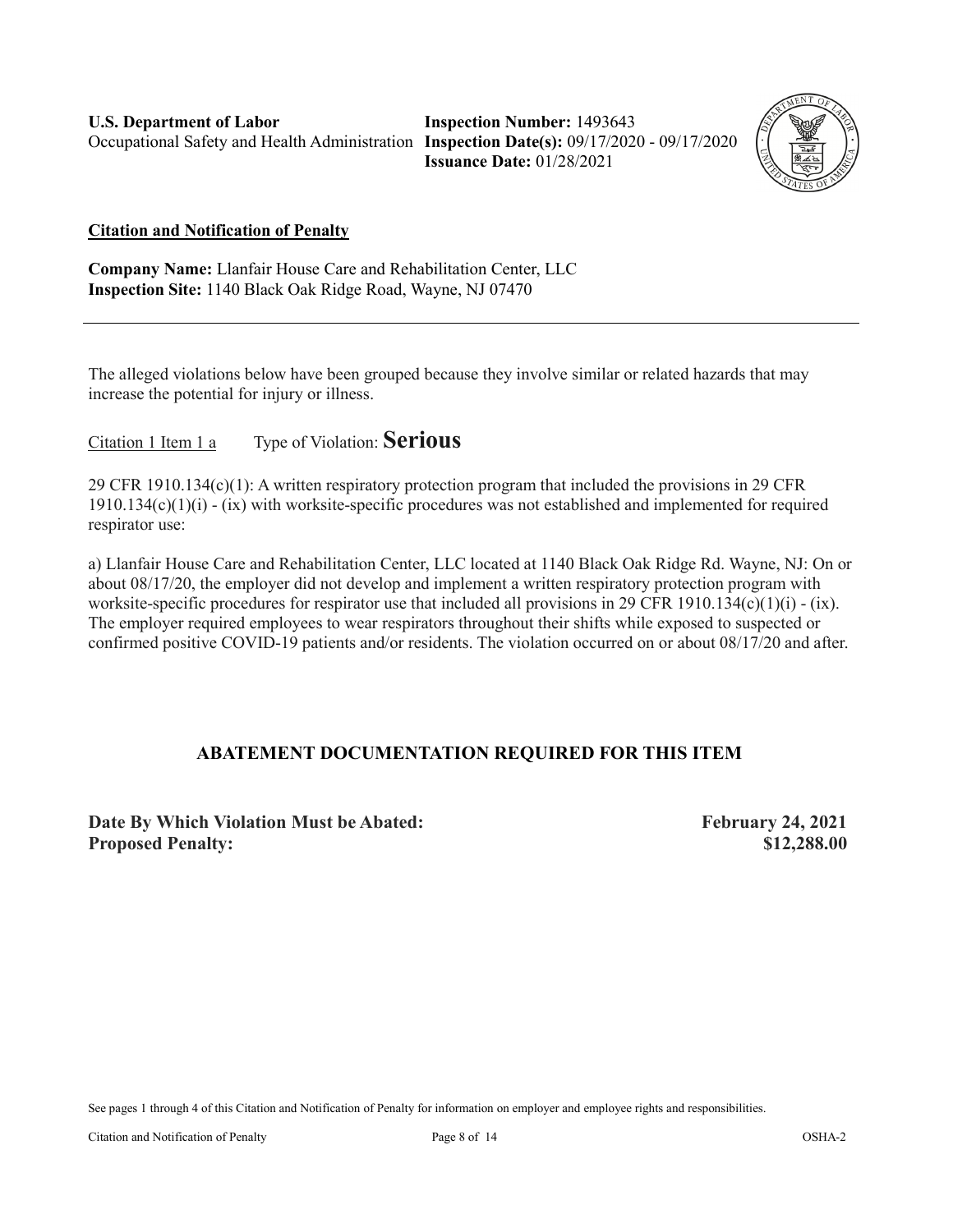**Inspection Number:** 1493643 **Issuance Date:** 01/28/2021



**Citation and Notification of Penalty**

**Company Name:** Llanfair House Care and Rehabilitation Center, LLC **Inspection Site:** 1140 Black Oak Ridge Road, Wayne, NJ 07470

Citation 1 Item 1 b Type of Violation: **Serious**

29 CFR 1910.134(d)(1)(ii): The employer did not select a NIOSH-certified respirator in compliance with the conditions of its certification:

a) Llanfair House Care and Rehabilitation Center, LLC located at 1140 Black Oak Ridge Rd. Wayne, NJ: On or about 08/03/20, the employer did not provide NIOSH-certified respirators to employees who were required to care for suspected and confirmed positive COVID-19 patients and/or residents. The employer provided and required employees to wear respirators labeled "KN95." However, the KN95s did not contain certification markings indicating they were certified under an equivalent international standard.

**Date By Which Violation Must be Abated: Corrected During Inspection Proposed Penalty: \$0.00**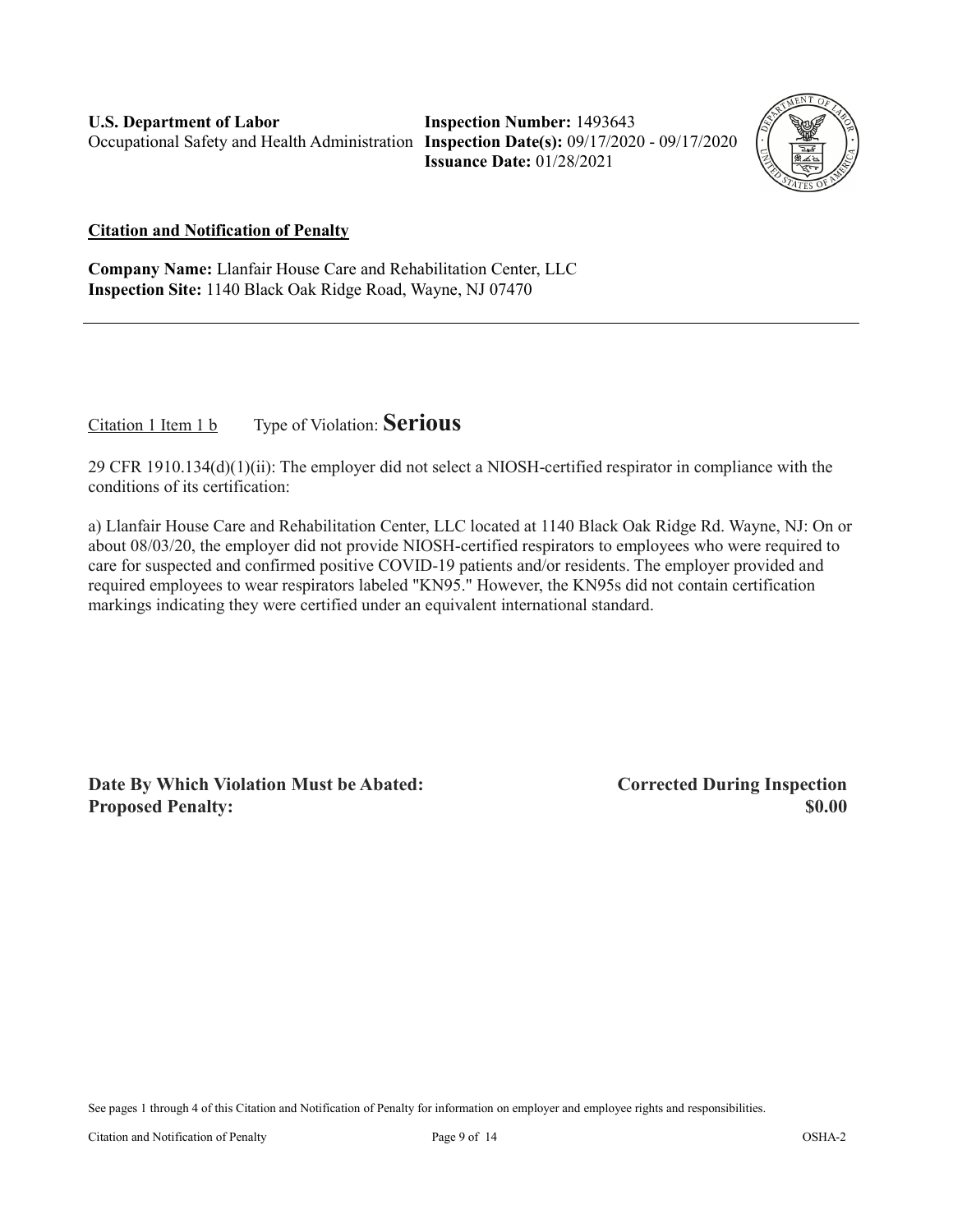**Inspection Number:** 1493643 **Issuance Date:** 01/28/2021



#### **Citation and Notification of Penalty**

**Company Name:** Llanfair House Care and Rehabilitation Center, LLC **Inspection Site:** 1140 Black Oak Ridge Road, Wayne, NJ 07470

Citation 1 Item 1 c Type of Violation: **Serious**

29 CFR l 910.134(e)(1): The employer did not provide a medical evaluation to determine the employee's ability to use a respirator, before the employee was fit tested or required to use the respirator in the workplace:

a) Llanfair House Care and Rehabilitation Center, LLC located at 1140 Black Oak Ridge Rd. Wayne, NJ: On or about 08/03/20, the employer did not provide a medical evaluation to determine each employee's ability to use a respirator before requiring the use. The employer required the employees to wear respirators while providing care to suspected and confirmed positive COVID-19 patients and/or residents. The violation occurred on or about 08/03/20 and after.

**Date By Which Violation Must be Abated: Corrected During Inspection Proposed Penalty: \$0.00**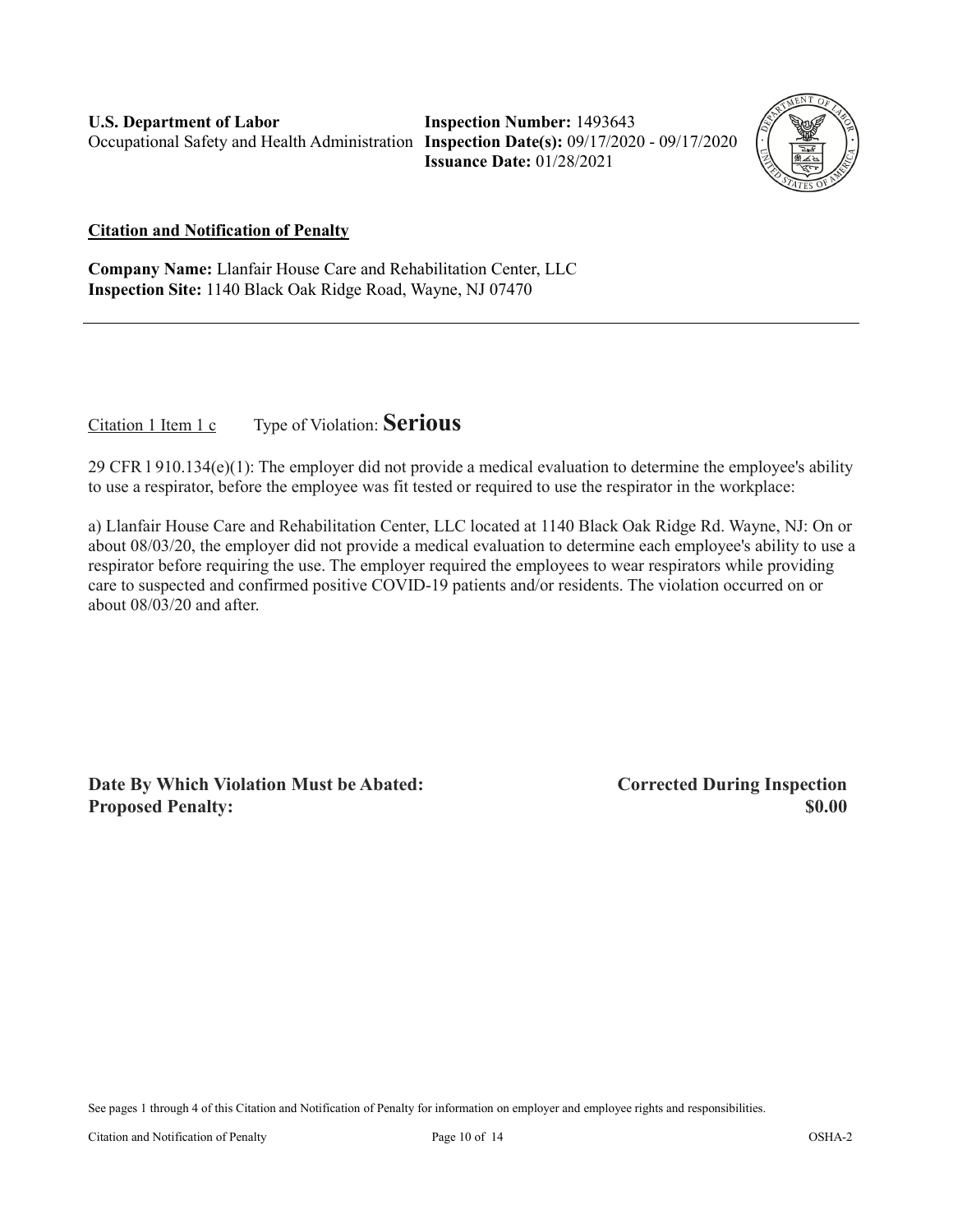**Inspection Number:** 1493643 **Issuance Date:** 01/28/2021



#### **Citation and Notification of Penalty**

**Company Name:** Llanfair House Care and Rehabilitation Center, LLC **Inspection Site:** 1140 Black Oak Ridge Road, Wayne, NJ 07470

Citation 1 Item 1 d Type of Violation: **Serious**

29 CFR 1910.134(f)(2): Employees using tight-fitting facepiece respirators were not fit tested prior to initial use of the respirator or annually refitted:

a) Llanfair House Care and Rehabilitation Center, LLC located at 1140 Black Oak Ridge Rd. Wayne, NJ: On or about 08/03/20, the employer did not provide a fit test to all employees required to wear respirators. The employer required employees to wear KN95 filtering facepiece respirators to protect against the SARS-CoV-2 virus while providing care to suspected and confirmed positive COVID-19 patients and/or residents. The violation occurred on or about 08/03/20 and after.

b) Llanfair House Care and Rehabilitation Center, LLC located at 1140 Black Oak Ridge Rd. Wayne, NJ: On or about 08/17/20, the employer did not provide a fit test to all employees required to wear respirators. The employer required employees to wear N95 filtering facepiece respirators to protect against the SARS-CoV-2 virus while providing care to suspected and confirmed positive COVID-19 patients and/or residents. The violation occurred on or about 08/17/20 and after.

**Date By Which Violation Must be Abated: Corrected During Inspection Proposed Penalty:** \$0.00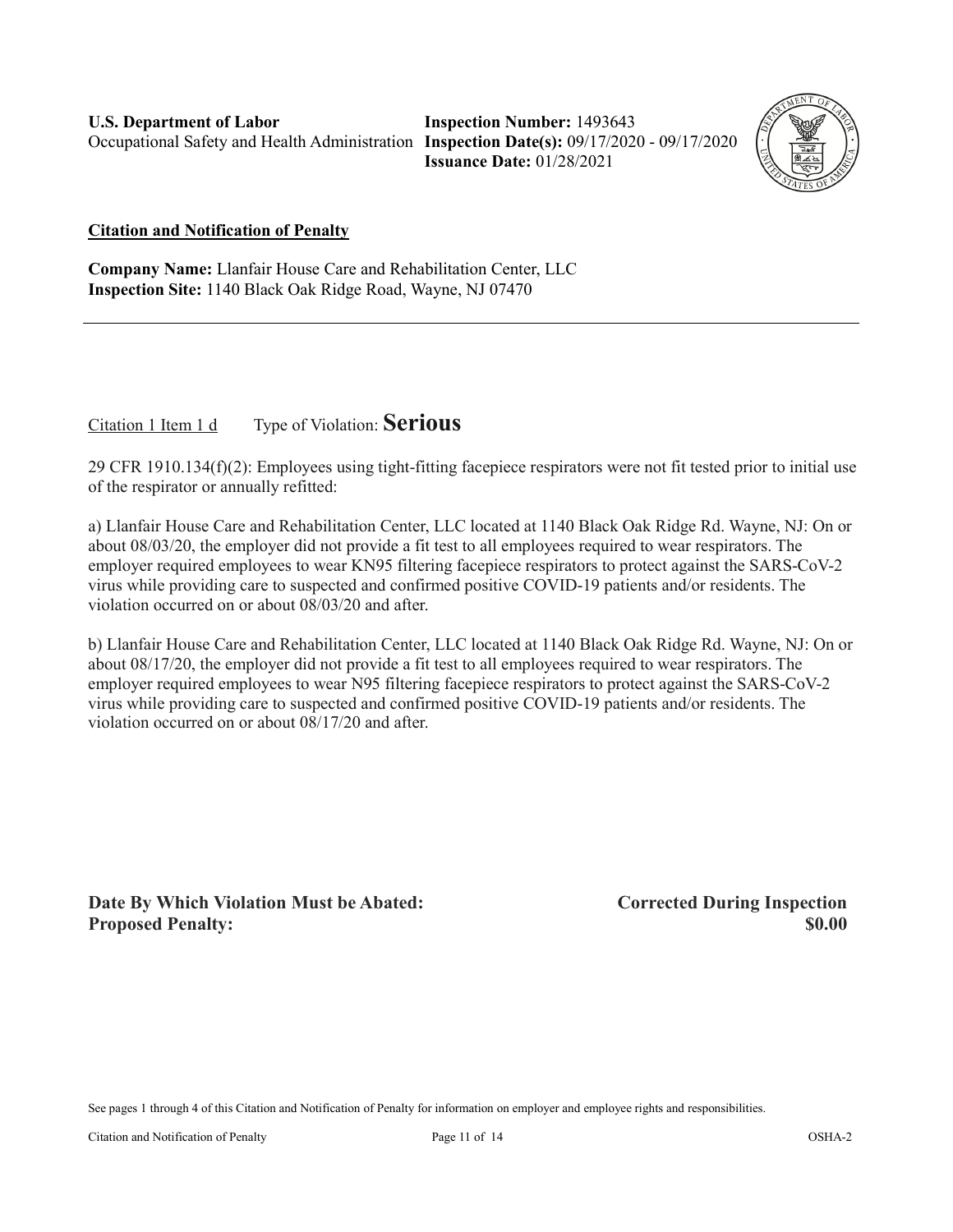**Inspection Number:** 1493643 **Issuance Date:** 01/28/2021



#### **Citation and Notification of Penalty**

**Company Name:** Llanfair House Care and Rehabilitation Center, LLC **Inspection Site:** 1140 Black Oak Ridge Road, Wayne, NJ 07470

 $\overline{\phantom{a}}$ 

**Lisa Levy**  forArea Director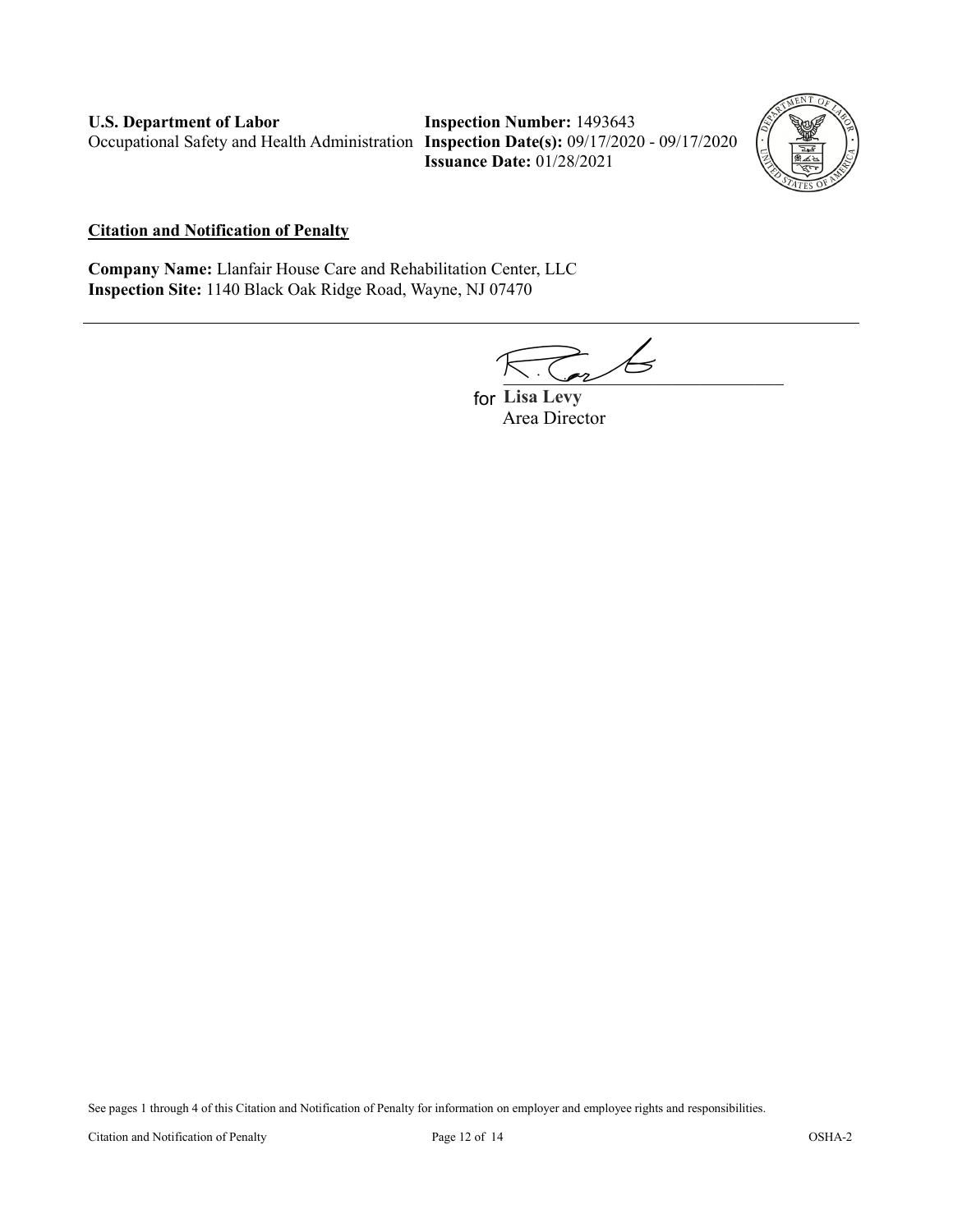**U.S. Department of Labor** Occupational Safety and Health Administration 500 Route 17 South 2nd Floor Hasbrouck Heights, NJ 07604



## INVOICE / DEBT COLLECTION NOTICE

| <b>Company Name:</b>    | <b>Llanfair House Care and Rehabilitation Center, LLC</b> |
|-------------------------|-----------------------------------------------------------|
| <b>Inspection Site:</b> | 1140 Black Oak Ridge Road, Wayne, NJ 07470                |
| <b>Issuance Date:</b>   | 01/28/2021                                                |

**Summary of Penalties for Inspection Number: 1493643**

| \$12,288.00 |
|-------------|
| \$0.00      |
| \$0.00      |
| \$0.00      |
| \$12,288.00 |
|             |

To avoid additional charges, please remit payment promptly to this Area Office for the total amount of the uncontested penalties summarized above. Make your check or money order payable to: "DOL-OSHA". Please indicate OSHA's Inspection Number (indicated above) on the remittance. You can also make your payment electronically at [www.pay.gov.](https://www.pay.gov/) At the top of the pay.gov homepage, type "**OSHA**" in the Search field and select Search. From the **OSHA Penalty Payment Form** search result, select Continue. The direct link is: [https://www.pay.gov/paygov/forms/formInstance.html?agencyFormId=53090334.](https://www.pay.gov/paygov/forms/formInstance.html?agencyFormId=53090334) You will be required to enter your inspection number when making the payment. Payments can be made by credit card or Automated Clearing House (ACH) using your banking information. Payments of \$25,000 or more require a Transaction ID, and also must be paid using ACH. If you require a Transaction ID, please contact the OSHA Debt Collection Team at (202) 693-2170.

OSHA does not agree to any restrictions or conditions or endorsements put on any check, money order, or electronic payment for less than the full amount due, and will cash the check or money order as if these restrictions or conditions do not exist.

If a personal check is issued, it will be converted into an electronic fund transfer (EFT). This means that our bank will copy your check and use the account information on it to electronically debit your account for the amount of the check. The debit from your account will then usually occur within 24 hours and will be shown on your regular account statement. You will not receive your original check back. The bank will destroy your original check, but will keep a copy of it. If the EFT cannot be completed because of insufficient funds or closed